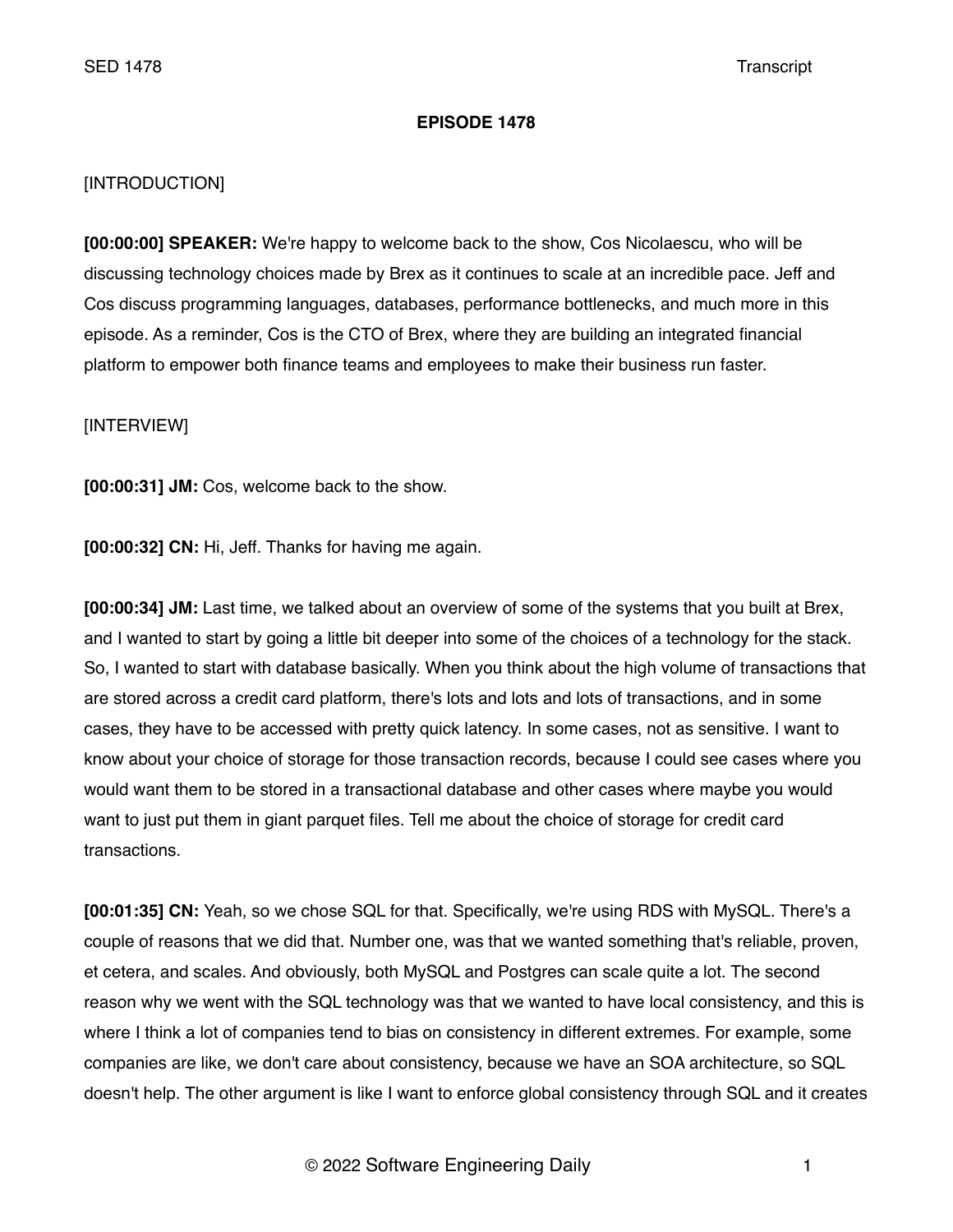bottlenecks. We wanted to have the local consistency within different systems. So, we don't have a shared database. Every system, every service has its own database. Within that system, though, it is important to have consistency, and if you don't have a transactional store, then you end up having to do it yourself, where you enter a transaction, and then things related to that transaction in different operations, and you need to make sure there's a consistency there. Otherwise, you have to do that asynchronously.

So, we're not particular, gRPC call comes in, we will make sure that it gets saved consistently with that service. We then have a message bus that's through Kafka, where we publish particular events, different services can subscribe to those and asynchronously process those and then locally store them within their own SQL database. And then for anything that requires synchronous validation, there's subsequent gRPC calls that we make between services.

**[00:03:17] JM:** What do you mean by synchronous validation here? I mean, if a transaction enters the Brex system, isn't that a valid transaction?

**[00:03:27] CN:** For example, a risk check would be something that we would validate synchronously. So, a transaction comes in and we want to basically validate that it's not fragile activity. We take a lot of the metadata comes in with that transaction. And rather than having it through any synchronous event, where we can process it later, we need to do that synchronously. We know whether to accept or decline a transaction. There's very few of those calls.

Another example would be around time validity. So, if your account got suspended, for example, the suspension of accounts happens asynchronously in nature, because there are so many systems and so there are a certain amount of checks in different – or critical flows, where we want to make sure that it's not something that's been suspended. In general, we try to minimize those as much as possible, and primarily focus on building this asynchronously. For example, if we have to send you an SMS or push notification, if we have to take additional actions, if we have to update with models, all those happening synchronously via a message bus.

**[00:04:23] JM:** You mentioned a risk check there. I don't know that much about credit card risk infrastructure. To what extent is the risk or the fraud analysis handled by the underlying credit card network like Visa or MasterCard? And to what extent is it handled by the actual branded credit card?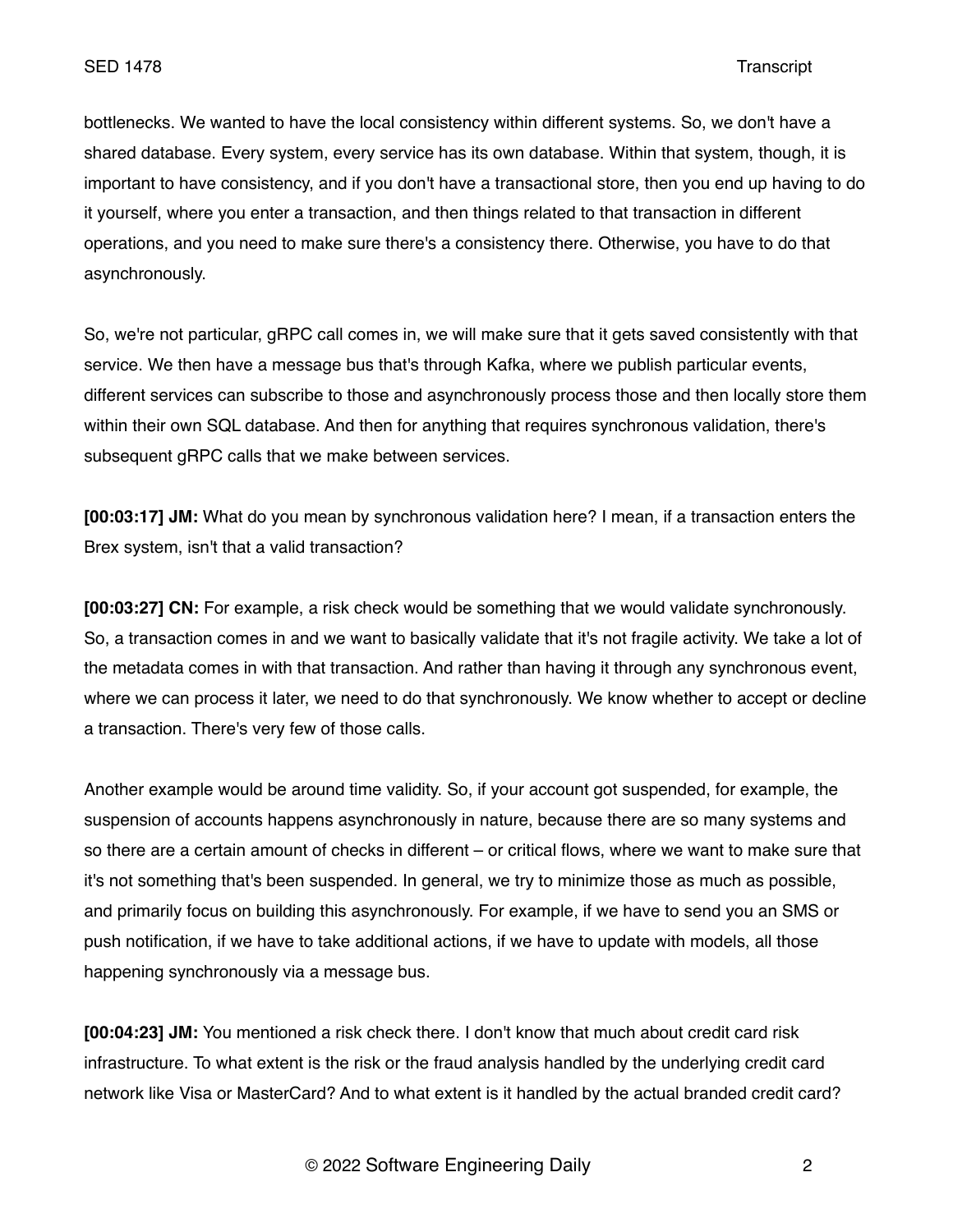**[00:04:47] CN:** So, in a transaction flow, you have three main parties. You have the acquiring processor, so someone like Stripe, for example. You have the network, Visa, MasterCard, American Express, and then you have the issuing bank, which in this case would be Brex. The first party, so the acquiring processor and the third party, which is the issuing bank generally take the risk in different scenarios. The network's Visa and MasterCard predominantly facilitate the networking or the routing for that. When a transaction comes in, MasterCard roll in this case, since Visa cards or MasterCard will wrap the transaction into Brex. It is Brex's responsibility to approve or decline that transaction. As a result, we're the ones who take the risk.

So, if we approve transactions that then turned out to be fraudulent, that's on Brex to do. What the networks do, in terms of involvement for fraud is both on the issuing side, and the acquiring side is looking at thresholds. So, if an acquiring processor has too much fraud, i.e. chargebacks, that will go against them. And over time, the networks will basically come down on them. Similarly, if an issuing bank basically has too much fraud, and similarly over time, there's a discussion where you can be part of the network, but they don't take – so the risk is pushed to Brex.

**[00:06:03] JM:** Okay, cool. Well, thanks for that slight digression. So, talking about the database and you also mentioned Kafka there, so what's the lifecycle for data stored in Kafka? Do you just – is there some default that you adhere to in terms of how long you leave data in Kafka? What's the protocol for how different systems utilize Kafka?

**[00:06:33] CN:** So, Kafka has two different modes of configuration, at least once delivery, or at most, once delivery. We basically have at least one. So, each system has to deal with duplicated data. Because otherwise, you reach a bunch of different scale issues, and so there's item potency built in so that we know if we've seen any better or not seen any event. The second choice that you have or we made is between reference data versus actual data. In the case of Brex, we chose to have reference data. So, we'll have all the IDs and restore any data that is pertinent to that particular event, to help with any replayability that we might need in the future. Which brings us to the last point, one of the challenges is, once you've consumed an event that you have to then replay it, because maybe you have corrupt data, maybe something happening after we build. and so we have the capability to replay events, which you can go and configure.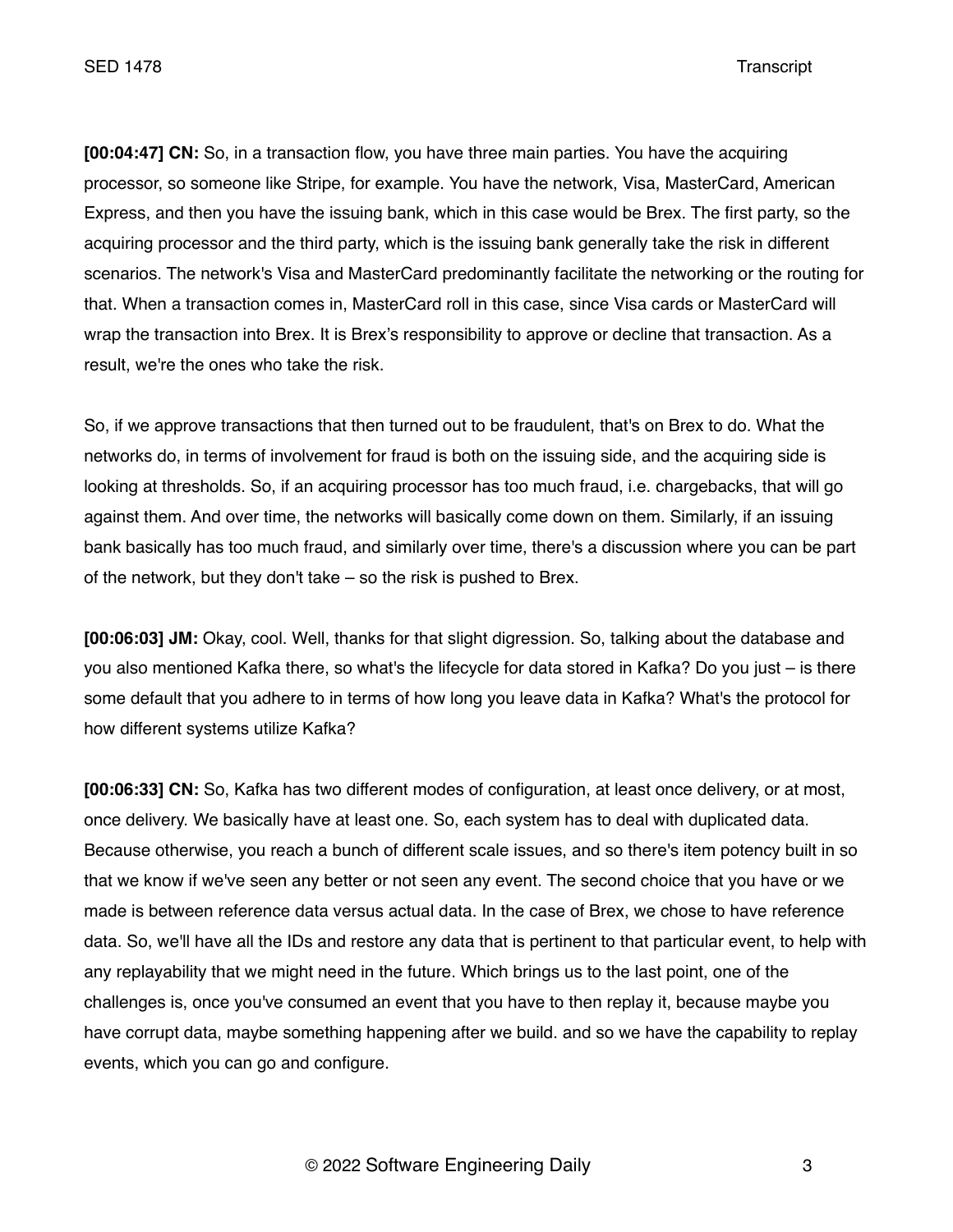So, when that happens, Kafka has no idea initially what system has to replay them, so they replace the event, the systems that don't care about it can discard it ever, because it gives you an app item potency, and then the system that does need it in that case, would know how to replay it and it knows, you end up building custom margin for that. So that for example, if I have to know whether I need to resend a communication or not, it really depends. In some cases, you might have to, in some cases, you might not. And so, you end up building custom logic for that particular. We use migration terminology. So, whether it's a database migration or service migration, and so you'll end up building a custom migration where it's like, I know that I need to do this in this particular case and how to handle that particular replayability scenario. But it allows us to kind of bring back. It's kind of like an eventual consistency model where we can recreate the world as needed. And then those events actually don't remember exactly. There's also a limit to replayability. I want to say, it was 90 days, but don't quote me on that.

**[00:08:25] JM:** Have you ever had to run that world recreation operation?

**[00:08:29] CN:** We have. It goes back to whenever we encounter certain bugs. So, if you have a bug in your system, and they realize like, "Oh, I have a bunch of data that's now stored, that's inconsistent matter", you have the option to basically correct it within the database. But then it's really tricky. Because if you have subsequent events that get published, now you have to reach eventual consistency to the rest of the world. So, to the extent that you have to fix something just within your system, and no one else cares, we just do a database migration. We fix it up to the extent that it's a business logic change and impacts both yours and dependent services. We end up doing it through replayability of events, such that the rest of the world can know about those as well.

So, imagine that you want to change the state on an account, because of different events that have happened, you can change the state on your account very easily in a database. You can do a simple update query where you have whatever criteria you want to do for selection of the subset of data, and whatever the new status. The challenge is whenever you do that, there are other side effects from that particular change. We might send some communication. We might want to disable or change the state in other systems. So, either we would have a bunch of different database migrations that all have to do the same thing or we basically do it in a single place where we replay that, we change that logic, we replay the event and then the rest of the world ends up getting to be eventually consistent because it's as if you're processing things for the first time.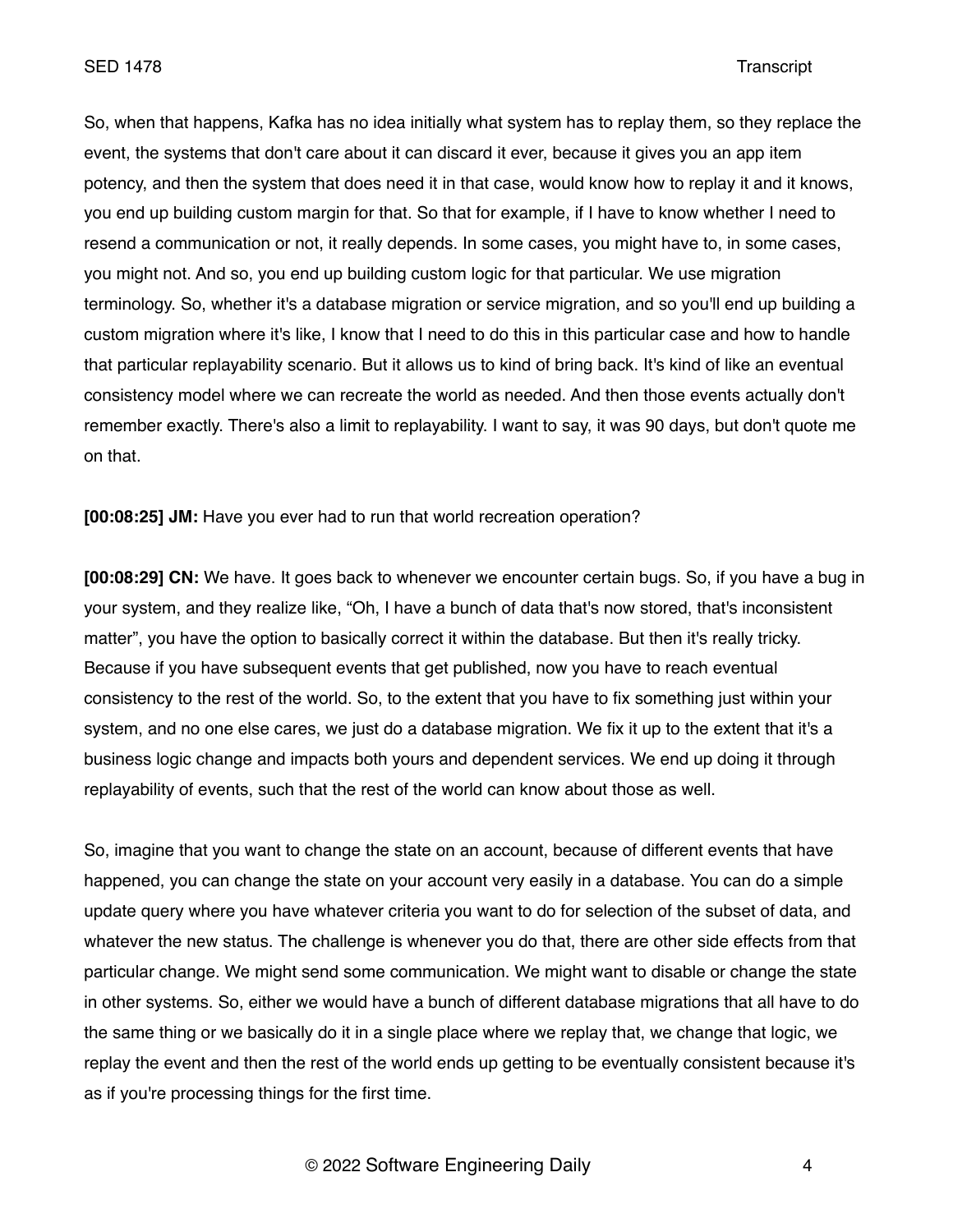**[00:09:56] JM:** When you have a really, really large Kafka cluster are there any issues that you encounter that you do not encounter at a smaller scale. I haven't really done any shows where we went deeper on the scalability concerns of a large Kafka cluster.

**[00:10:16] CN:** I mean, you end up having scale issues just like anything else storage related, to be honest. So, you'll end up having event delays if you don't shard and configure Kafka properly. Those tend to be the main ones. We've also had some issues that we had to deal with in terms of tooling that we built on top of Kafka, such that you can like search for events, configure them, et cetera. And then it's less about scale, it's mostly about like how do you visualize such a large sculpt? If I just want to go through those, it's just like a large number of events.

Most of those have pretty good in terms of like, how do you set up your Kafka to scale and has to do with a topic configuration. We generally tend to be pretty thoughtful about what's a topic? And what level do we have it? Because if you end up having exclusion on that, then you end up having issues there. And then the other one that we have is mostly less about Kafka in particular, in terms of technology, but more about like how you process events. When again, you start having these dependencies where event A comes in, and that triggers event B and C and D. And again, there's no guaranteeing of ordering with Kafka, and so you might end up having events that come out of order, and you have to get the systems to handle those well.

The thing that happens in skills, is you just have more likelihood of those scenarios to pop in, and if you have any kind of bots who are not handling that properly, it's more likely to materialize. So, that one's less about a pure Kafka scale. But it is an engineering challenge for scaling when you're increasing probabilities of something bad happening. It's kind of the same thing with databases, like you can scale databases up and by yourself some amount of time where you don't have issues. And then at some point, you start having other types of issues and then you scale it up again, and you're fine until obviously, you can't scale up anymore and it just increases the probability of something happening. If you take the example of database locks, you can have the wrong locking strategy and when you have a small number of transactional volume on that particular database, or that particular table, you're probably not going to hit any race conditions, where multiple branches want to acquire the lock. But the larger you are, the more likely that is to happen up until you get to a point where it happens on every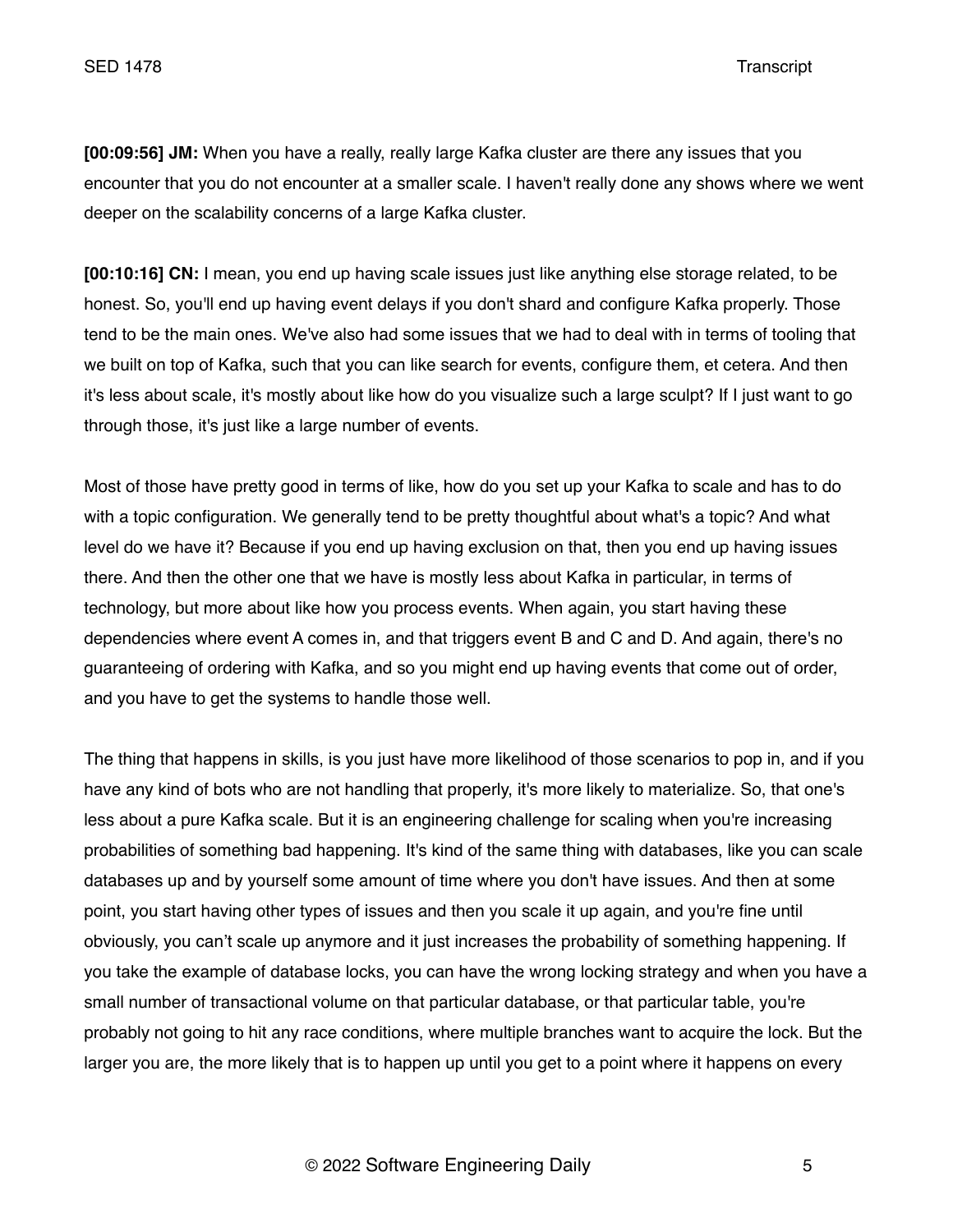single call. So, that's the same thing with Kafka where you're just increasing the probability for that to happen.

**[00:12:30] JM:** As the span of different platforms that you've developed has grown, at this point, you've got credit card system, expense tracking, spend management. There's a lot of different elements to the platform at this point. To what extent have you standardized the engineering process? Do you have strong dictums around tests or choice of continuous delivery system or choice of container deployment system? Do you have Brex CLI? What kind of stuff have you standardized on?

**[00:13:09] CN:** We do in general, the infrastructure is standardized. So, we do have a standardized CI pipeline. We do have a Brex CLI. We do have container strategy. We do have basically, like everybody uses kind of the same GitHub account with multiple repositories. It's angelic, we standardized infrastructure pretty heavily. The reason for that is because you get economies of scale and it helps both with internal mobility, and in terms of s scale kill, like technical scale.

So, for example, if everything gets to choose its own database technology, then it's harder for engineers when they move from one point to another, they have to learn potentially a new technology. So, that makes it harder. Same with language choice, right? Every team choose its own language. Yes, you can do it if you have services and the way it talks to gRPC. But then if you move teams, obviously, you have to learn that. The second one is then about shared components, libraries. How do you do login business? How do you do access control, et cetera, or where? If every team ends up choosing their own infrastructure for that, then it becomes pretty challenging to kind of get that at scale. And the third one is in terms of expertise, where if I bring in a new technology, then is every team going to have a database expert on their team, for whatever technology they choose? And so on and so forth.

So, I found it useful to standardize on those. At the same time, I'm a big believer that you should have a small number of tools that solve the problem the best way. So, we don't have a single language at Brex. We have different languages that we use for different scenarios, because we know that there's a difference like we use Python on the day side, we use Kotlin predominantly now on the back end, we use TypeScript and React on the front end. And so, we try to use the best technology that we have on the infrastructure side. Similar with databases, like I said, RDS is predominantly used across the stack. There's a place where we have a graph database, because that has been useful in terms of like roles and permissions and access control. So, we do introduce new technologies. But when we do that, we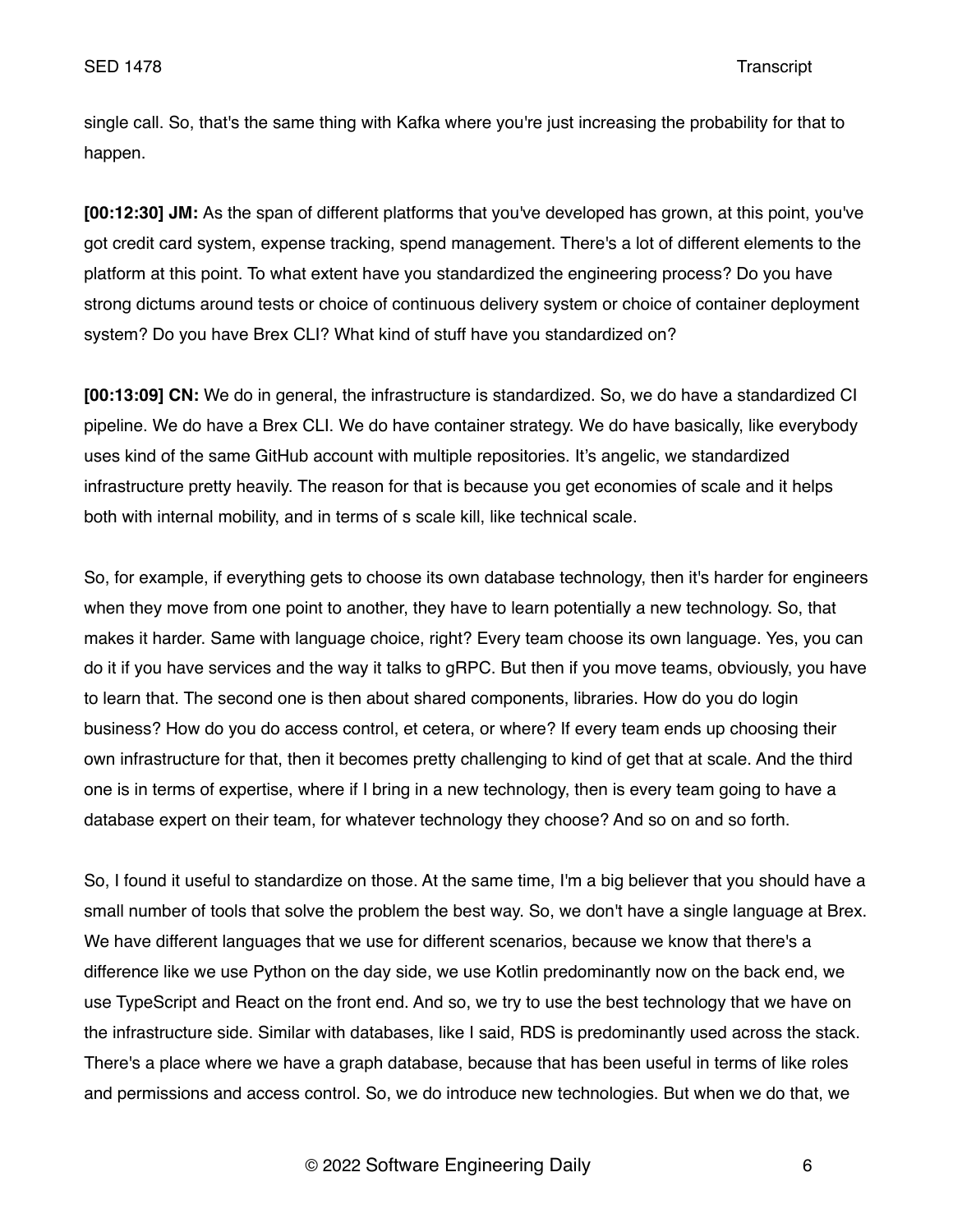basically say, okay, we're going to introduce the technology for this particular scenario, and then it becomes a supportive technology for these scenarios. It's not that anybody can potentially just go and use it just because it's there. If someone wants to write a business logic service in Python, they wouldn't be able to do. They shouldn't do that, and so the guidelines are there to help them with that.

The other aspect of consistency is around processes, and this is where I typically tend to think about as interfaces. So, we don't force every team to use Scrum Planning the same way. Some teams might use one week, some teams might use two weeks, some teams might have multiple sprints, and each will have a single sprint. And these might not do any expense at all, because they're just getting started and they're very small. So, it really depends, it's more about the interface. We have a plan cycle across the company, we have weekly updates, the team's published to the rest of the company across the different teams. And so, we try to find like, what are the things that really matter in terms of like, broader communication, versus enforcing that every team must do something a certain way? Because I don't find that particularly, and having that flexibility makes sense. So, try to find the balance rather than being too extreme on one way or the other.

**[00:16:20] JM:** You've done engineering at several companies before and this is your first CTO role. I'm curious if there's – we talked a little bit last time, you've worked at Stripe and talked a little bit about the differences between Brex and Stripe in the last episode. I am curious if there's any major distinctions that you've seen in terms of emergent characteristics of Brex engineering, that might not be obvious from the outside? If I look at it from the outside, it seems like you could manage Brex in many ways, the same that you would manage Stripe. Are there any peculiarities that are either emergent or planned that have stood out as kind of distinguishing the company in terms of how you operate it?

**[00:17:08] CN:** I would say, there's probably two main things if I compare it. So, I tried before and before that at Microsoft. In terms of both Microsoft and Stripe, they were very much in office. Both companies were distributed, as in they had multiple offices. But for the most part, even though you had some people who are remote, the culture was very much in the office, your team is there, most of the leadership team is in a single office. There's an HQ, et cetera.

For Brex, we were going on the trajectory that we had similar to Stripe where it's predominantly in distributed offices, and you can have some folks remote. And COVID happened and it forced everybody to be remote. Early on, we had really good conversations about what do we want that to be long term.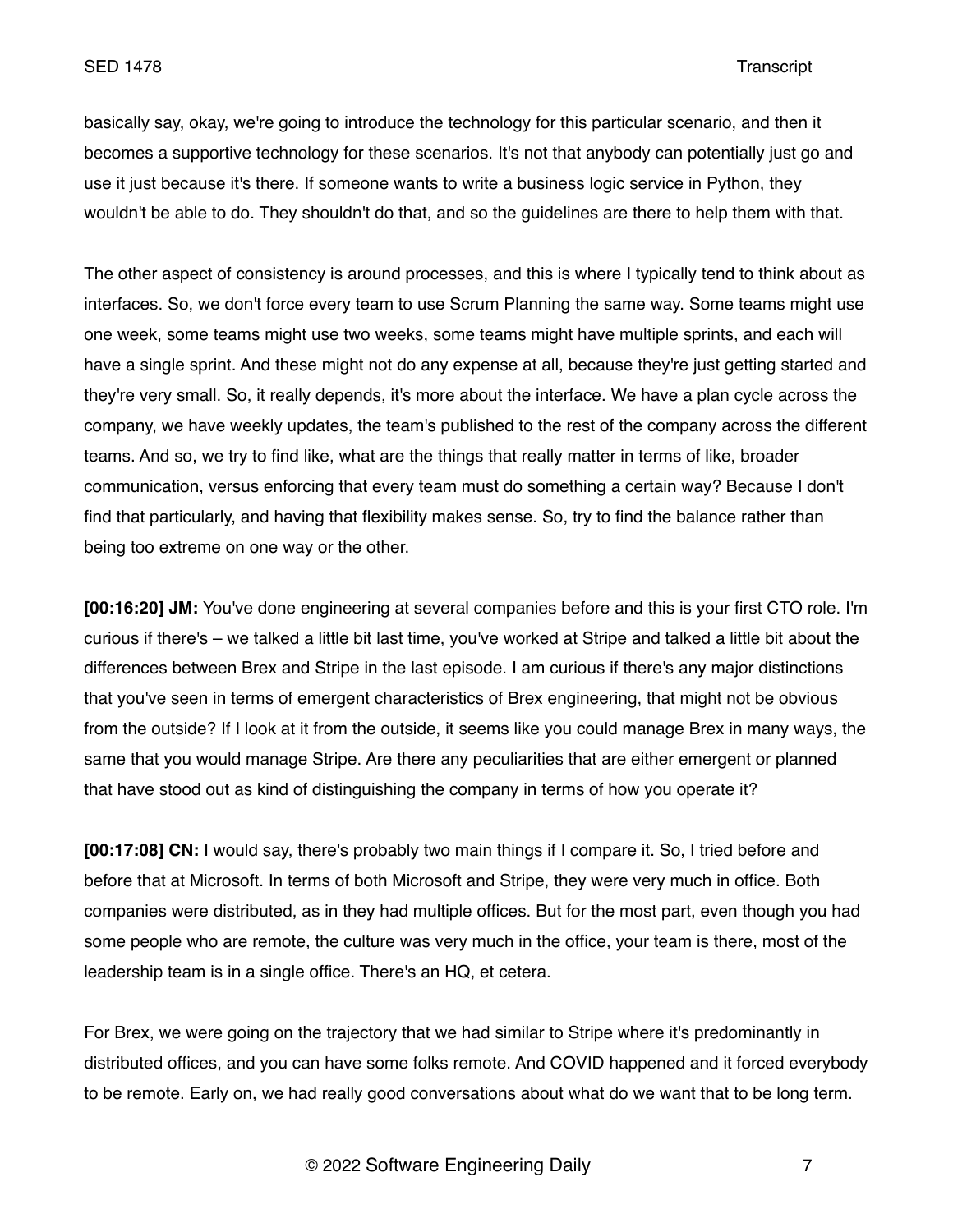We realized that COVID isn't going to be something that's a few months, probably going to be like one or even more years long. And it turned out to be the case. So, what we realized is that, if that's true, then we have to make the company work in a remote world. There's no option. We have to invest in making remote great. Then once you do that, the advantages of being remote first, in my opinion, outweigh it, especially for something that's not super early stage. We've already given advice to someone getting the company off the ground. I would probably say you and your co-founder should start in person and plan to be remote.

But early on, I would say there's a known value of being all in one office and having that sort of collaboration. But once the company gets to be over a few people that actually think going remote, it's more advantageous. And those something that I've never done before, we're like the entire company, on the entire mission organization ends up being fully remote. We went through two iterations. The first iteration was everybody's remote and isolated at home, and you have to deal not just with figuring out communication, decision making, et cetera. But also, the psychology of it, where you go through waves. Initially, people are like, "Great, I don't have to commute to work." Then they're like, "Oh, I feel really lonely and isolated." And then they're like, "Oh, I'm not really set up to work from home, because I never planned for that, and so I just work at the kitchen counter and that starts hurting my back, and it's not great." I'm basically going to the illusion of like, how do we actually make that experience great.

And then last year, we started thinking about, like, what does it look like long term once you are able to go back once vaccines came out? We started thinking about off sites and planning for teams to kind of get social activities together. How do we accommodate for folks who don't want to or cannot work from their actual home? A bunch of different scenarios for that. So, we went with – we worked passes and hubs in places where we have enough people if they want to have a co-working space that's together to kind of recreate that. But the culture is very much remote and distributed.

At the beginning of the pandemic, the entire leadership team at Brex was all in San Francisco, and now, it is pretty shattered. We have folks in LA, Miami, New York, Seattle, it's pretty broad and I think that also is a force in function to make sure the company can function well when people are not all in the same place. So, I think that's a big difference of like how do we make that remote first culture work really well, for the long term.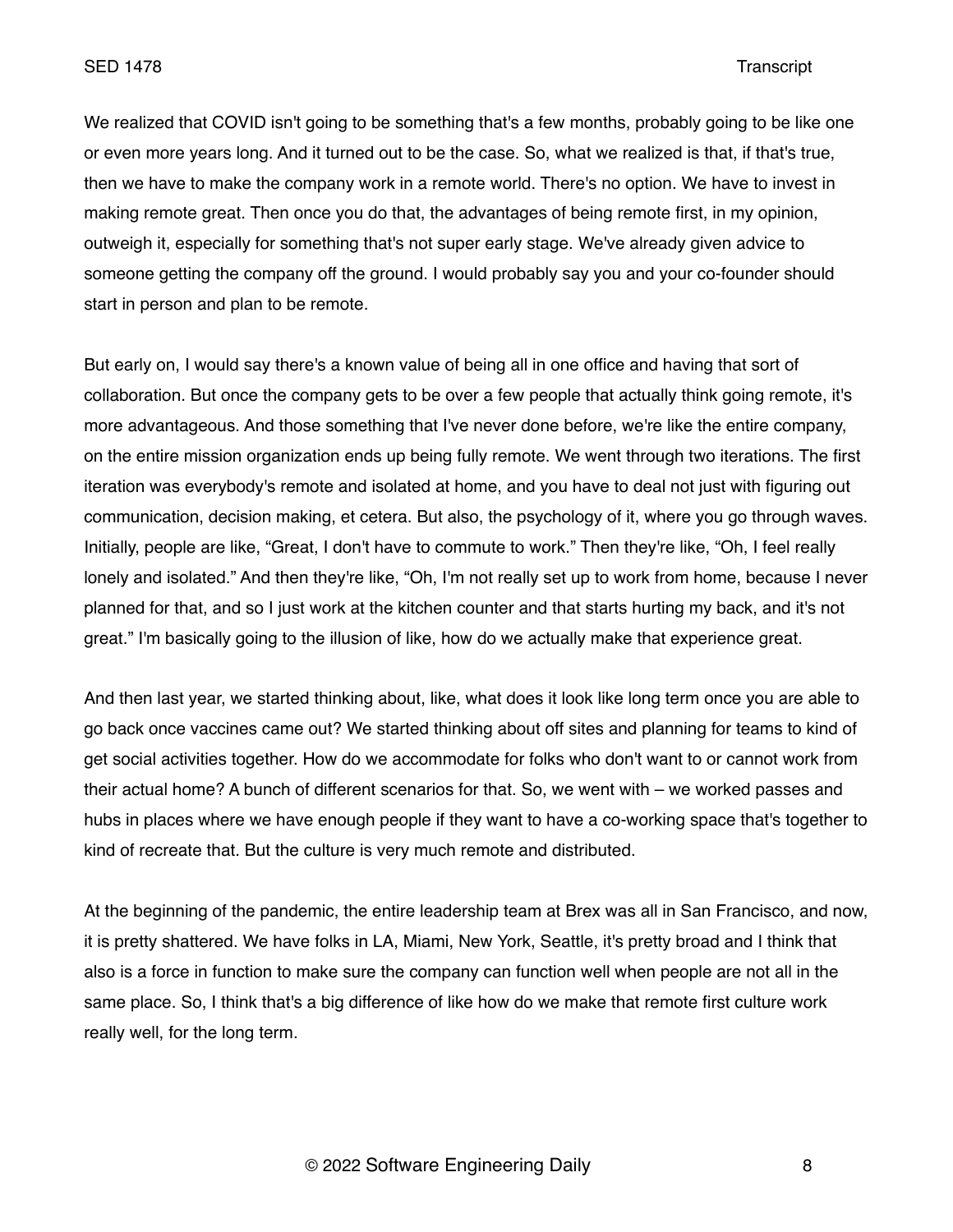The second aspect, I would say, has been more about creating teams that are fully autonomous. So, one thing is, I tried to think about removing bottlenecks in the system, whether they're technical or organizational. Typically, your job as moderator ends up being removing those bottlenecks to make things faster as things scale. Whenever I get involved in decisions, I'm always like in mind the person that should be making this decision. I'm happy to make a decision now to get things unblocked. But like, if I think about the broader system, should that happen?

So, for example, if I think about a language choice, you introduce a language or naturally change the language. There was a conversation that we had, actually two years ago, we started on Elixir for the back end and when I first joined Brex, everybody asked me about Elixir and the choices there. And I covered that a little bit in the last episode. And then I said, we should reevaluate that later, based on how the language will mature, and the different types of bottlenecks they will hit with the language. And then once we realized that, like, the ecosystem of Elixir is too narrow, we started looking at different language options, and we ended up choosing Kotlin.

That decision was a decision that I ended up making and I'm comfortable with that, because as the CTO, it's reasonable for me to make a decision that impacts the entire engineering organization, it's so core to the organization. But there are many other decisions that come to me, mostly because it's the easier way and or where teams might not agree, or there's no clear odor. In those cases, I go look into like, okay, what prevented someone else from making that decision? And then go and look at addressing that. A big part has to do with like, how you structure the organization and how you set goals for those teams such they can operate more independently?

So, I'd say that's two, and somewhat tied to that is, how do we manage different functions? And this is something that I don't think many companies do. A lot of companies are like, well, are you engineering driven, or product lead or design lead or sales lead or whatever? And Brex is a very cross functional environment. Obviously, we have to deal with a lot of regulatory issues. We have to deal with operational issues. So, seeing that it's like your dollar sign function lead, ends up minimizing everybody else. So, we're very thoughtful and inexplicable, not being that sort of company. And as far as it comes to engineering, I spend a lot thinking about how do we help run teams across engineering, product design, data science, and so on. We really have gotten operations where initially like every company, you have like an engineering person and a designer, let's say an engineering director, designer, or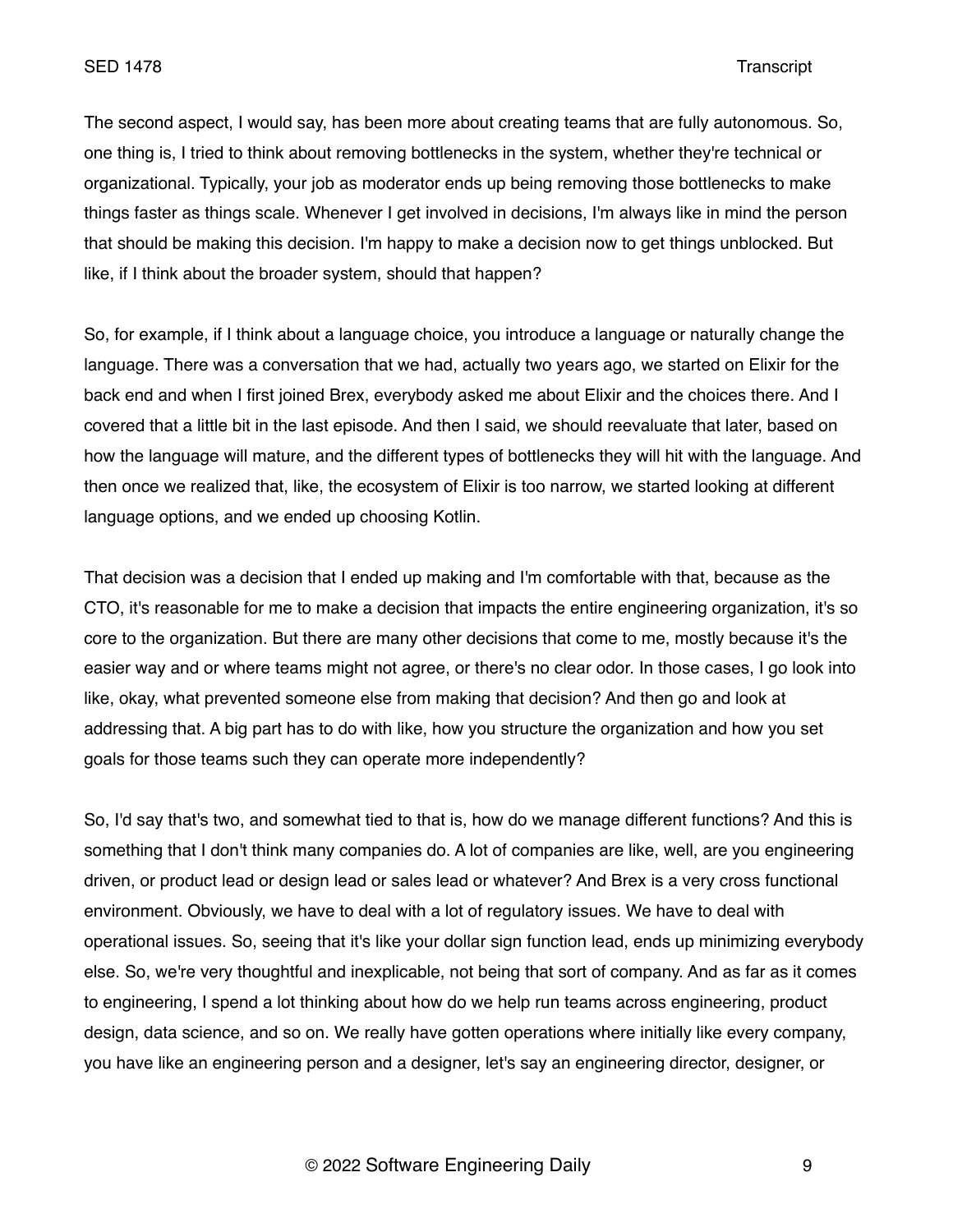product director, data science director, and they can work well. But everybody was responsible for their own kind of area and they weren't really running the team together.

And then about 18 months ago, helped flip that where I was like, yes, each of you have expertise in different areas, and obviously managed the function, and help grow people and support people in your function. However, like all of you, whether it's like three, four, because it depends some things might have design, **[inaudible 00:23:12].** You end up - you all are responsible together. So, for example, one concrete change was how we think about headcount. I used to think about ways to do headcount across like, engineering gets this much, referring director here, some headcount. If you're a product director, here's your account. If you're a design director, here's your account. Go nuts. And we flip that where we said, no, you all as this group, get this headcount and you all decide how you allocate it within the different functions. And obviously, if you disagree, feel free to escalate and happy to be average for that.

And when that force and that fix is making sure that there's the right support and ratios between functions. So, there were teams were basically, maybe we had too many front-end people, and not enough designers or vice versa, or you might have an engineering manager, but not a product manager. And they weren't aligned on hiring priorities, because everybody was optimizing more for their own function. The moment we flip that, we got everybody to feel accountable for everything, all the way from hiring, to technical decisions, the product metrics, design, quality, and so on. So, I think that's something that's really unique. I haven't heard of a lot of companies that not only structure things that way, I think that's more common. But the way we run and we put kind of shared accountability across the leaders for those, and it's allowed us to scale quite a lot through this autonomy across different functions without having to go through different kind of organizational models that have their downsides.

**[00:24:35] JM:** You mentioned that you have a data science director, and so maybe you don't have as much purview into this. But we've talked about some standardization across the company. How much standardization do you have around data science and ETL and large-scale aggregation operations?

**[00:24:54] CN:** Yeah, so the data organization actually as part of my organization, and then data itself is organized in three teams. There are data science teams, data platform teams, and then data science is broken up into machine learning and analytics. That's something that I think has worked really well,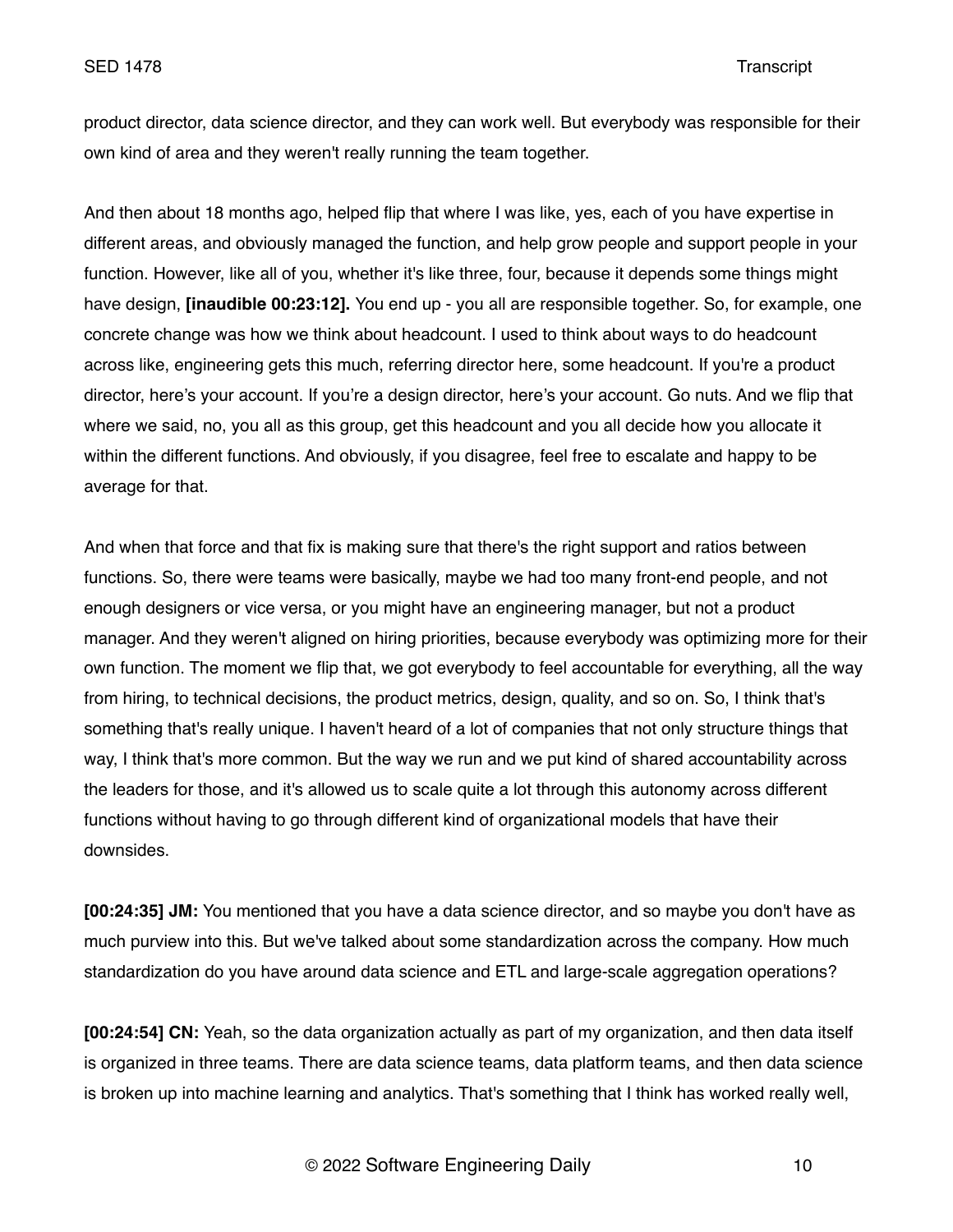by having those teams together. You don't have some of the arguments you have between the parts of data. So, we've standard these Airflow, and then data gets pushed into snowflake, and then we have Looker on top of that for metrics and that's been useful to standardize. We've always had that standardization. It's not something that I brought from beginning, but we've changed some of the technology that we use. I would say, by having a closer to engineering, and then embedding the data science folks in different parts of the organization, it's helped us with kind of ETL process where a team owns the underlying model, and then it makes them change, and then it ends up breaking ETL jobs. And even if you don't break them, people don't understand what it is. It's like, okay, what is this new field on this model?

So, it's helped us kind of have a more visa vie, because the scientists that is embedded on a particular team has much more knowledge of the domain stare, and then can kind of bring that knowledge more centrally within the data org. And you have the kind of career development from having a centralized org and functioning in terms of ability that you get from being you get, to try to kind of find a balance between both worlds.

**[00:26:18] JM:** So, is Snowflake been standardized as the place to throw all the data and do those aggregations?

**[00:26:23] CN:** Yep. So basically, data gets pulled from SQL through Airflow. We push it into Snowflake, and then Looker sits on top of Snowflake. So, you can run custom queries on Snowflake, which is more than within engineering, and then you have basically all the reporting in the company that's done on Looker on top of that.

**[00:26:45] JM:** I'm always curious about the Snowflake bills. It's kind of, in some ways, I think, kind of like the new Oracle, not in a bad way, but it can be quite costly. Do you get involved because that's like a big enterprise deal, I'm sure you have. Do you get involved in the like negotiations with Snowflake to figure out the pricing?

**[00:27:08] CN:** So yes, to some extent, as any technology procurement that we have, whether it's AWS, Snowflake, Looker, Okta, Salesforce, et cetera, et cetera. I ultimately have to approve those. We have different teams that own it. So, for example, for Snowflake, we've had books on the data platform side involved. For AWS folks, infrastructure side involved in the negotiations. We also have someone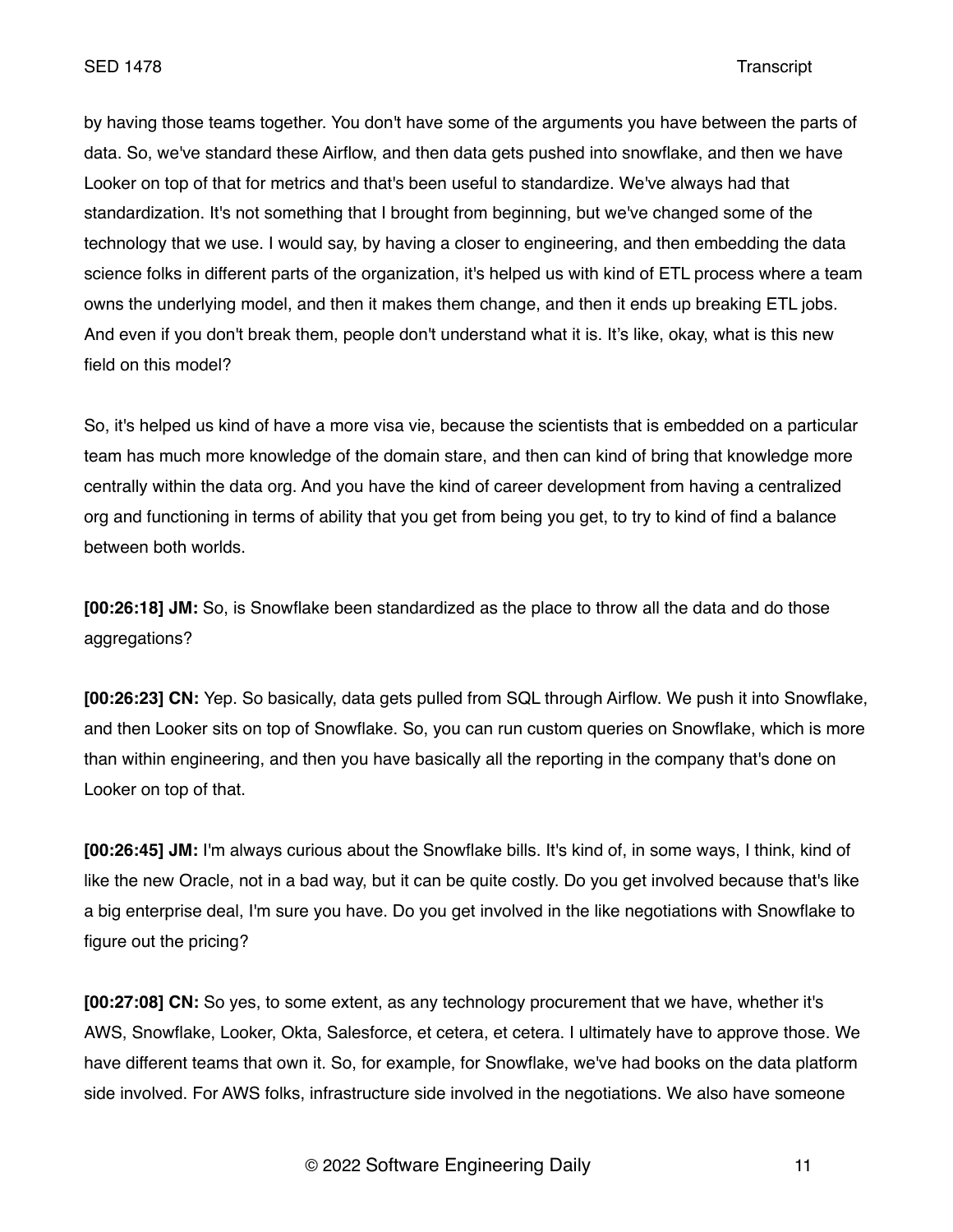on our finance team that works on procurement, who helps with contract negotiations. I will use this third-party vendor who also helps us negotiate contracts and larger scale. So, definitely for like high value contracts, we're pretty involved in negotiations.

The thing that I generally look for is, there's obviously like scale. Basically, a lot of these contracts, you end up having multiyear contracts and your pricing is determined based on the scale that you have. So, obviously, I get involved into thinking about like scale for Brex more broadly. And then from there, there's more of the unit economics. And then generally what I look for when it comes to some of the spend is, how does that spend grow relative to our revenue? Basically, if I think about pressing that we have, how that grows for the business, and how does our infrastructure cost grow across the board for all these things, as long as it's flat, or ideally goes down, it doesn't go up, that I think you're in a pretty good place and it's probably not worth optimizing for that, because ultimately, you end up spending a lot of time and it slows down your business. But to the extent that you're basically like your costs are going up higher than your business growth, then you have a problem.

So, either you have a unit of economics problem, or you're just paying too much, and everything goes through the contract. More often than not, though, you have an inefficiency problem, where are you just using resources in ways that just don't scale for your business. And then those are the harder conversations where you have to reevaluate how you think about that. But in general, like when you are super early stage, I typically tell companies to focus on the architecture and less about on the costs. So, as long as your architecture scales, you can work out the unit economics later. You also have more leverage in negotiation, so later on, when you are super early stage, and you're a small fish, that you're just not going to have a lot of leverage negotiating with someone like AWS, or GCP, or Snowflake.

But as you grow, and as they see the growth that you've had, and it's demonstrated growth, not just hypothetical growth, then they're much more interested in negotiating to make sure they get your business and they're sticking with it. And then two, in terms of amounts like, yes, your cost might be growing high early on, but what if you're talking about thousands of dollars, tens of thousands of dollars, or even hundreds of thousands of dollars a year, when you're a venture backed company and you've raised tens of millions, it's not the place where you get the most leverage. I've never seen a company that fails because of that. It has to be on a value prop market fit, as it's a scalable architecture. So, it's one that you can –if you're talking to my esteemed economics, then those costs would be in line to your business growth.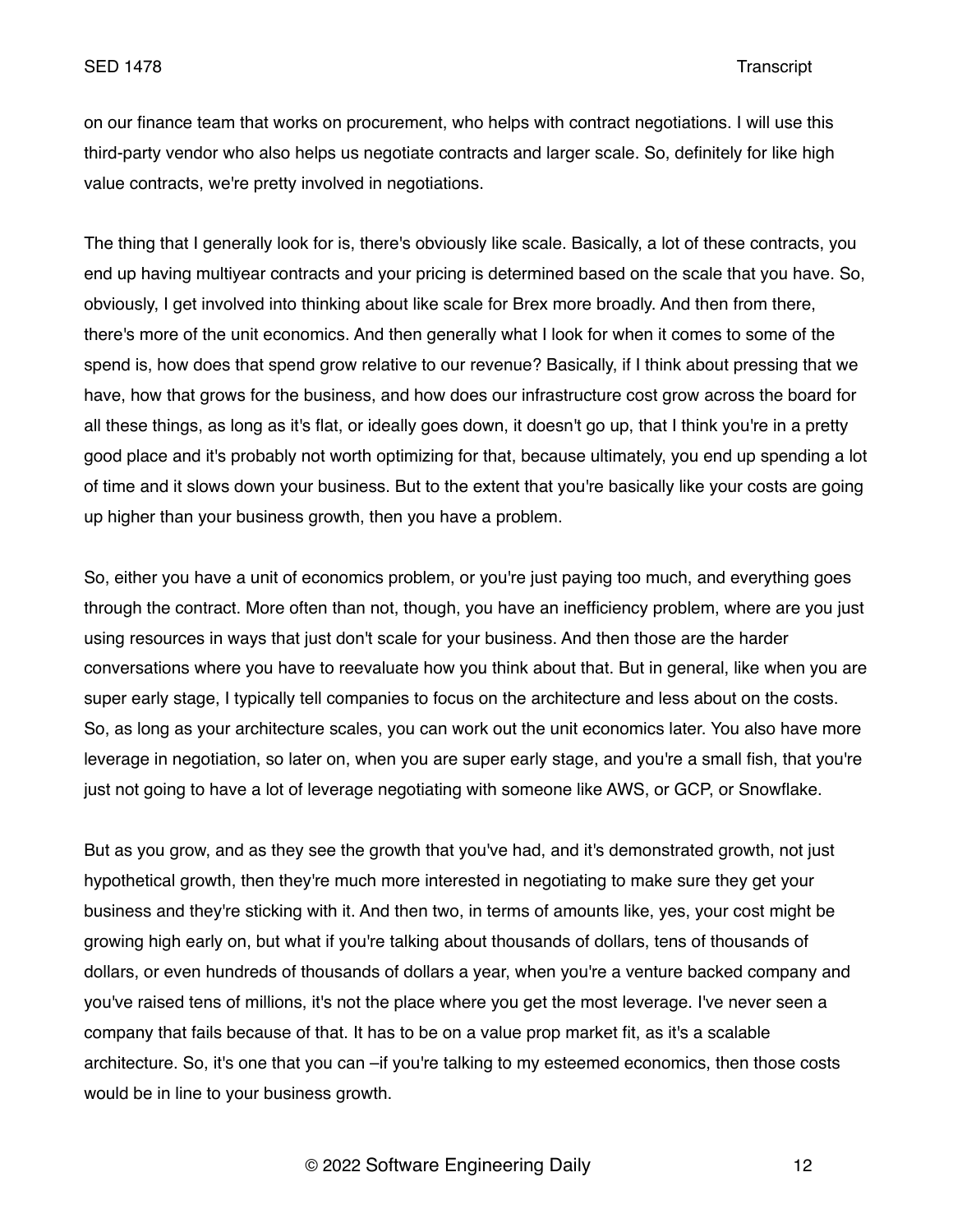**[00:30:10] JM:** Gotcha. Is vendor management a big part of your job? Like negotiating those kinds of things, or selecting vendors? I guess the vendor selection is probably more of a lower level thing. But yeah, maybe you could talk through vendor selection, vendor management. And if there's any good anecdotes you have recently of vendor selection or vendor management, I'd love to know.

**[00:30:32] CN:** My involvement generally is we have across the company, a policy. We thought about how do we actually scale that such that we empower people to make decisions rather than centralized too much. So, we're like documenting our own products and that sort of stuff. In general, like any of these vendors that you basically have commitments up to certain amount of years and dollar amounts, there's different approvals that happen in different levels. Some manager didn't have, some you need a director, some you might need to approve, and some might have to go to the founders. But in general, like at this point, it mostly stops at each of us for our own functions.

For the large ones, my general involvement is less in the selection, because I think we've hired really, really smart people and they have a lot of expertise in those particular areas. So, they should be the ones deciding. Obviously, we have quite a few processes, and we look at selection, and so on and so forth. In general, we also have our legal team, and again, the finance team who's involved in the logistics of it, so we don't have engineering having to spend a lot of time on that. I don't think engineers going back and forth negotiating on the price specifically, is the best use of time. And then similarly, going through contract negotiations and reading contracts and redlining contracts is not something I would necessarily want to have engineers spend time on. And so, that process is handled as part of a workflow by some of these other functions.

Then the final version, again, if I have to approve it, because it needs a certain threshold comes to me, so I ended up reviewing the contract and mostly skimming through it, because again, at that point, it's kind of gone through enough reviews, and then signing it for the company. In terms of anecdotes, I think the most interesting one was on Docker recently, because Docker went through pricing changes, and it changed their pricing model. But it didn't seem like it was really well rolled out. Because there was still confusion between different people that you talked to the company, and just like there was a lot more back and forth, for something that was very obvious, like companies use Docker.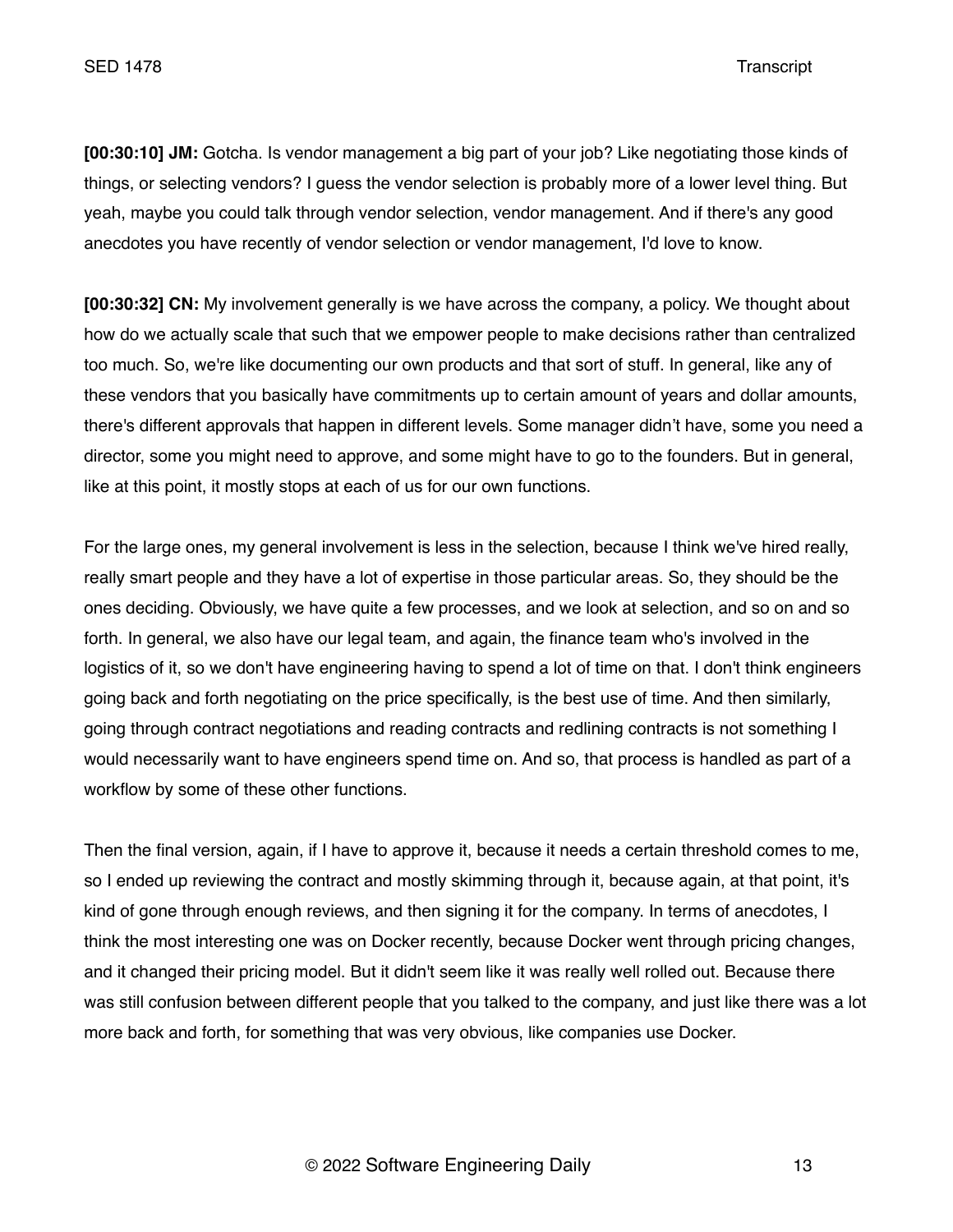So, one of the choices of technology, and they had a pretty easy way to kind of roll that out. And I remember spending some time with the folks on that content being like, "Hey, the fact that we're spending so much time on something that seems very basic, not to trivialize it, but like, it's so hard to do everything, seems like there's some problem there." Other than that, in general, the process is pretty smooth. The thing that we're always looking for is if there's bottlenecks. One of the things for the procurement team on site is basically like, what's the end to end process? So, if I come up with a new vendor, I say, "I want to use", let's use Docker as the example, how fast can I get it done? And it's hard to monitor for that, because there's obviously in a lot of these vendor negotiations, there's back and forth.

You set time or the other team, you go back and forth, you have lawyers involved, et cetera, et cetera. So, it's not like purely technology where you can have full control and optimize everything. But we generally tend to focus on what are the things on our end. We measure how much time was on our side, and how many times it had to bounce around or back and forth, to try to see if there's a way to optimize it. And then the other one that kind of comes with scaling companies is we created initial thresholds and policy back in probably, I want to say it was 2019, or maybe 2020. So, we weren't like super early on, or we just didn't have any policy in place. But we were probably a few hundred people, and those thresholds never got updated. So, there were times where basically for something that's like, relatively small amounts that there are scales, like, I would have to approve it. And again, I don't mind doing it. It's just like, creates another bottleneck.

So, in the interest of removing bottlenecks, we ended up changing those. And I was really happy as a company, because you hear all these horror stories from companies just like procurement, and such a nightmare, or this bureaucracy and red tape. We literally like had a half an hour conversation, then the next day, there was a proposal with here's how we think about updating limits, et cetera. And then we rolled it out the week after, those really, really streamlined and it kind of helped us scale as we have more management layers and more levels and different thresholds for analysis in terms of materiality. So, I was quite happy about that.

**[00:34:37] JM:** Well, one thing I don't think we talked about last time was banking integrations. I'd like to know, you obviously don't have to have the constraints of a bank, because you don't have to hold large sums of money like a bank. But you have a lot of the features of a bank like actually sending money and managing credit cards, and there are use cases where you have to closely integrate with a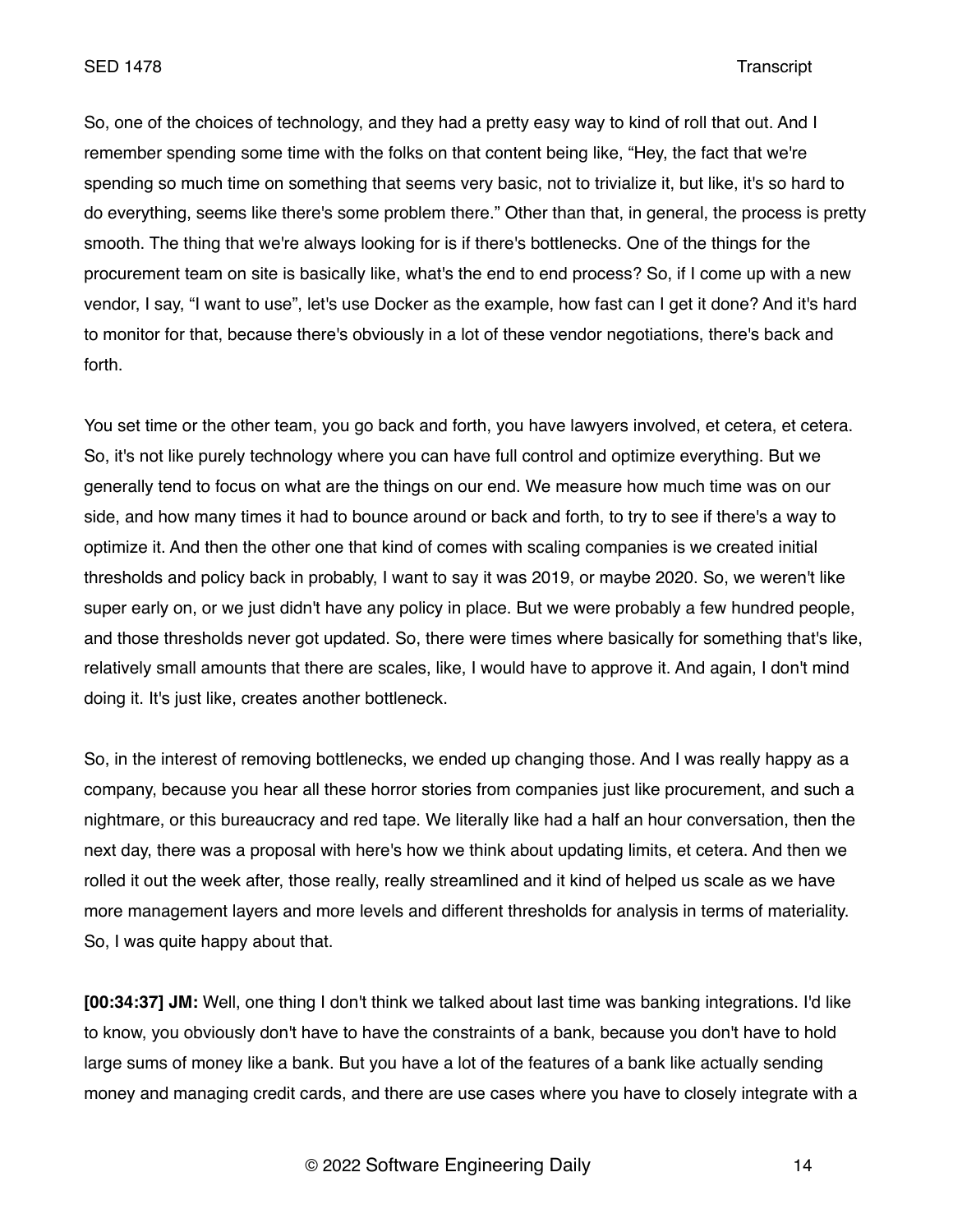bank. Can you talk through, I guess, for some of the prototypical banking integration use cases and some of your strategy around how to integrate with banks successfully?

**[00:35:17] CN:** Yeah, I think just like on the credit card side, there are two paths of doing it. The same thing is true on the banking side. There's the path in which you partner with someone, and they handle everything for you, and that could be someone like modern treasury, that can be someone like a single bank that basically you are the UI layer on top of it, which is what Mercury does, and a few other new banks. And basically like, the bank is the one that processes the money movement has instructions, has to control it. It's not like you have a very intuitive presentation layer.

The second option is when you go deeper. I guess there's a third option and you become a bank, and that's what Square did by getting a banking license. The second option is when you basically have a banking core, you're the one that manages the flow of funds, initiation, and you take on more of the risk. And then you work with one or different banks for actually submitting files and getting files processed, or wire files process. That's the world that we're in.

So basically, Brex is pretty full stack. And then we integrate with the banks on two levels, one from a licensing perspective. So, they basically sponsor Brex, and then we have viability. But as far as a kind of broader environment, the banks are liable for Brex's behavior. And then the second piece of integration is for actually integrating with like Fedwire and NACHA, to actually move money, and they actually hold the funds. So, it's not like Brex is in the bank, we have a bank account, the funds sit with an account within that bank, and we manage basically those balances.

The advantage that we have with the choice that we made, obviously, like the banking license is something that's like, incredibly complicated from a regulatory perspective and it's actually very rare to manage those. And once you have it, you have a ton of overhead. So, you really, really have to be very thoughtful if that's actually worthwhile for your business.

The first approach is generally the most common and simplest. Again, most of the **[inaudible 00:37:11]**  end up doing that, because it gives you the most fastest speed to market where you build some UI there, you're going to go with some files, and then you're good to go. But you do bring some value for the customers in terms of a simple user experience, which most consumers would care about. The business side, it's a little bit different, where one of the things that people love most about Brex, it's just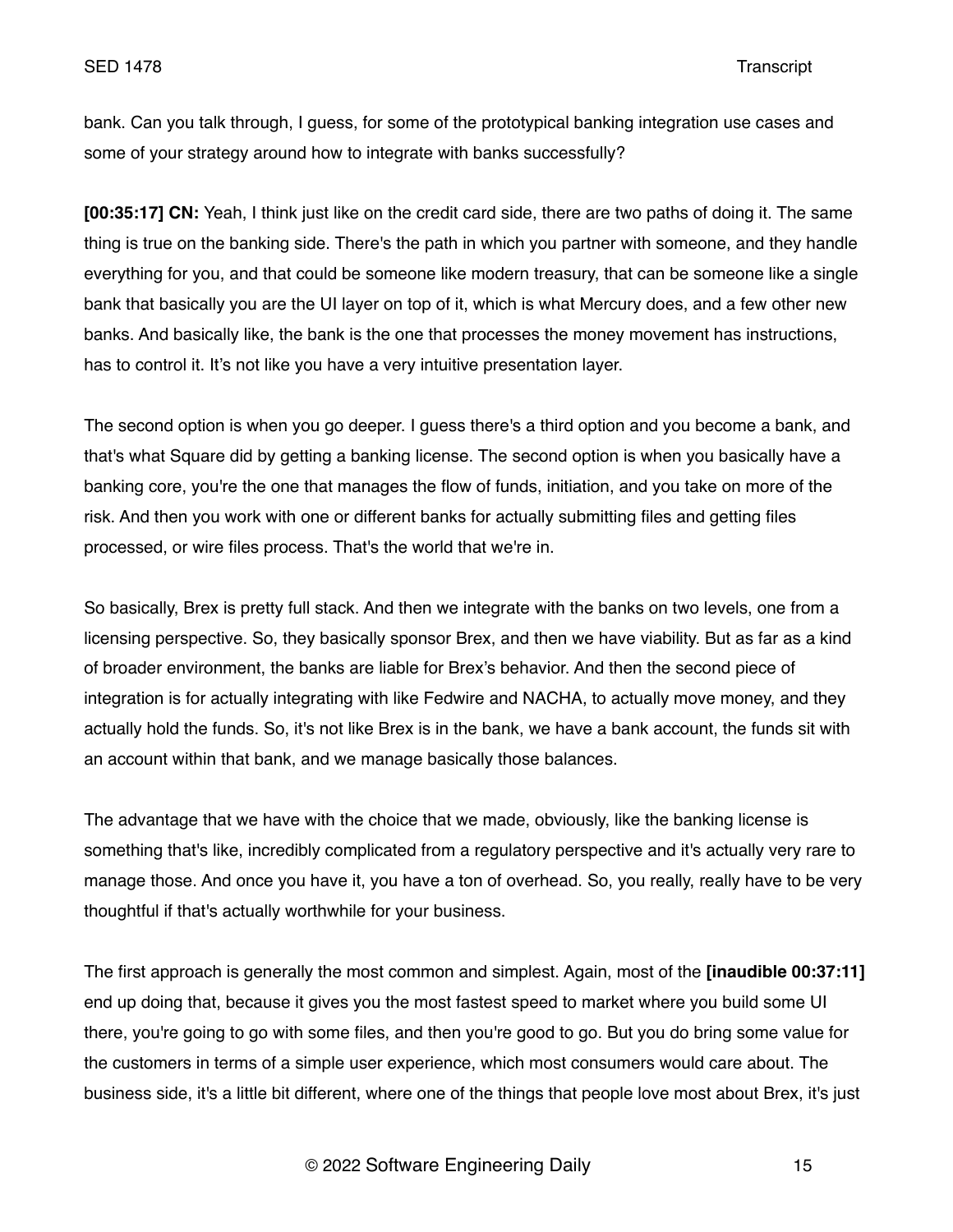how well the card, the cash account, the Empower platform, everything works well together, which is really hard to have when you have different systems and completely different decks.

So, if you work with like a card processor, let's Stripe issuing or Marketo on one side, and then you work with a bank on another side, and so on and so forth, you can't really tie those together. Because we've built the infrastructure on both sides and more holistically, you can earn rewards both through your card and through cash. You can have a single card there works across. You can make sure that management works really well with both, that you can pay bills and things work well together, again, both ACHN card, and so on and so forth. And so, what we've done is we actually have integrations with multiple banks for different scenarios. We recently started working with Column, which is a bank that's built by one of the plaid co-founders and that's been really positive for us. In terms of the developer experience we have internally and the operational load, we also work with JP Morgan, where we have wires, so a lot of international buyers that we send code through JP Morgan. And then we're also doing integrations with different partners in terms of money movement around the world, to kind of improve that experience and to start having more local payments.

So, if you're an employee, in, let's say, the UK, you don't necessarily want to get reimbursed through the wire, because it's not a great experience, it's obviously much more costly. You want to get reimbursed through your local bank account or your local payment method. So, we were using operator with your partner to basically facilitate the money movement there. So, the way I would think about it is similar to the card side, you end up having banking core, and so you kind of orchestrate the money movement, you own the presentation layer, so the user experiences are polished. And then you're able to get the leverage across the platform and making things work really well between the different parts of the product. And then you're able to plug in different partners and work more broadly, to have the best user experience for customers in different situations.

**[00:39:29] JM:** So, I'd like to close off with maybe you could give a recent anecdote that kind of illustrates your role as CTO, maybe a firefighting situation or an architectural decision. Any anecdote that stands out in terms of describing and articulating what some of the more important decisions you have to make are.

**[00:39:56] CN:** I think, one of the places where it's much – like I said, I really value creating autonomous independent teams. At the same time, I think there's always a balance between short term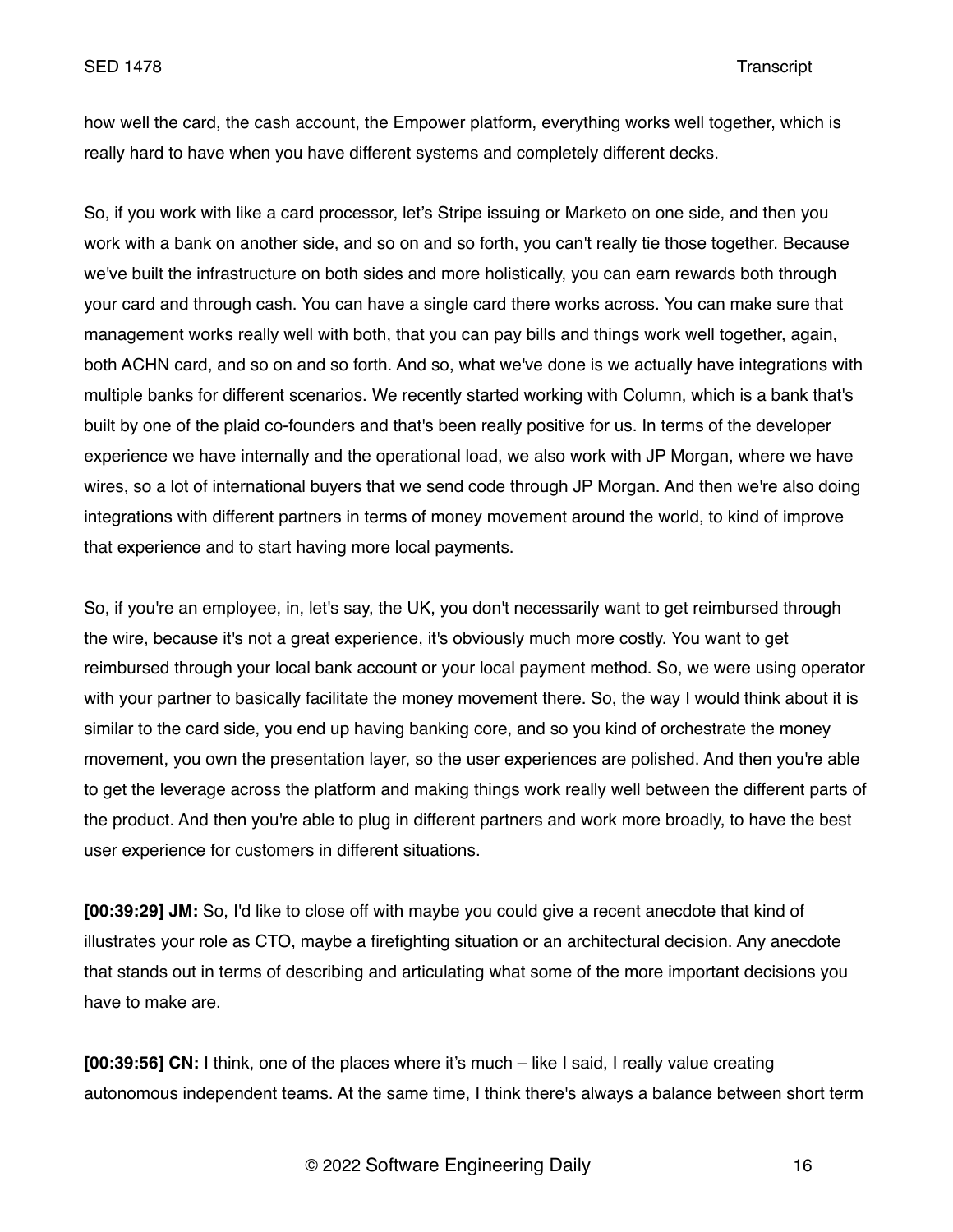and long term. And if you optimize for the long term all the time, then most of times you end up not having a fair amount of time. So, that doesn't always necessarily mean it's the right answer. And if you optimize always for the short term, obviously, you're just going to have a ton of hacks and technical debt, and then eventually, you crumble. So, every company tries to find the balance and kind of iterate through it.

One of the interesting things with creating these autonomous organizations that each focus on their own things is exactly to your earlier point, less about infrastructure, which is like which parts are standards versus not, but more about reusability, and platformization. So, a recent example, in the Empower platform, we have rules, and you can build policies. And these policies can be quite complex. You can say, I want transactional, like the secret reimbursement over certain amount to be reviewed by this person's manager. And over another amount, you have another tier of management that want for these expenses to have a particular level, because I think, we can pull that from your HR system, and so on and so forth. And you can create, like, we've built an engine that's pretty flexible.

There was a debate between whether we built that from scratch, or we similarly had a risk engine that we basically use for risk rules for our fraud system. And that was similar a kind of a generic engine for rules, and you can get them evaluate them, you can collect data through them. Obviously, there's always this tension, because on one hand, you never had this era where like, everything fits perfectly. So, you look at it and this is the same thing when you have external technologies, you look at something, it's like, "Oh, buy versus build." I looked at buying the solutions, but none of them were exactly what I want. So, I'm going to go build my own. More often than not, if it's not core to your business, it ends up biting me in the long run, because you're not going to invest efficiently enough when it's not, again, core to your business.

So, for buy versus build, we've always aired towards like, we should build everything that's core to the business and we should buy that's not core to our business. And so last year, we moved, we used to have our own user authentication systems, all logins, everything were in Brex. Now, we move to Okta, who offers that as a service and they're going to do a much better job in terms of delivery for two FA in terms of more complex rules, in terms of detecting irregular activity, then we will, because it's not core to our business, and we can make those investments and we can help people build it. But again, you never end up having a positive ROI relative to the opportunity costs of investing in something that's core to your business.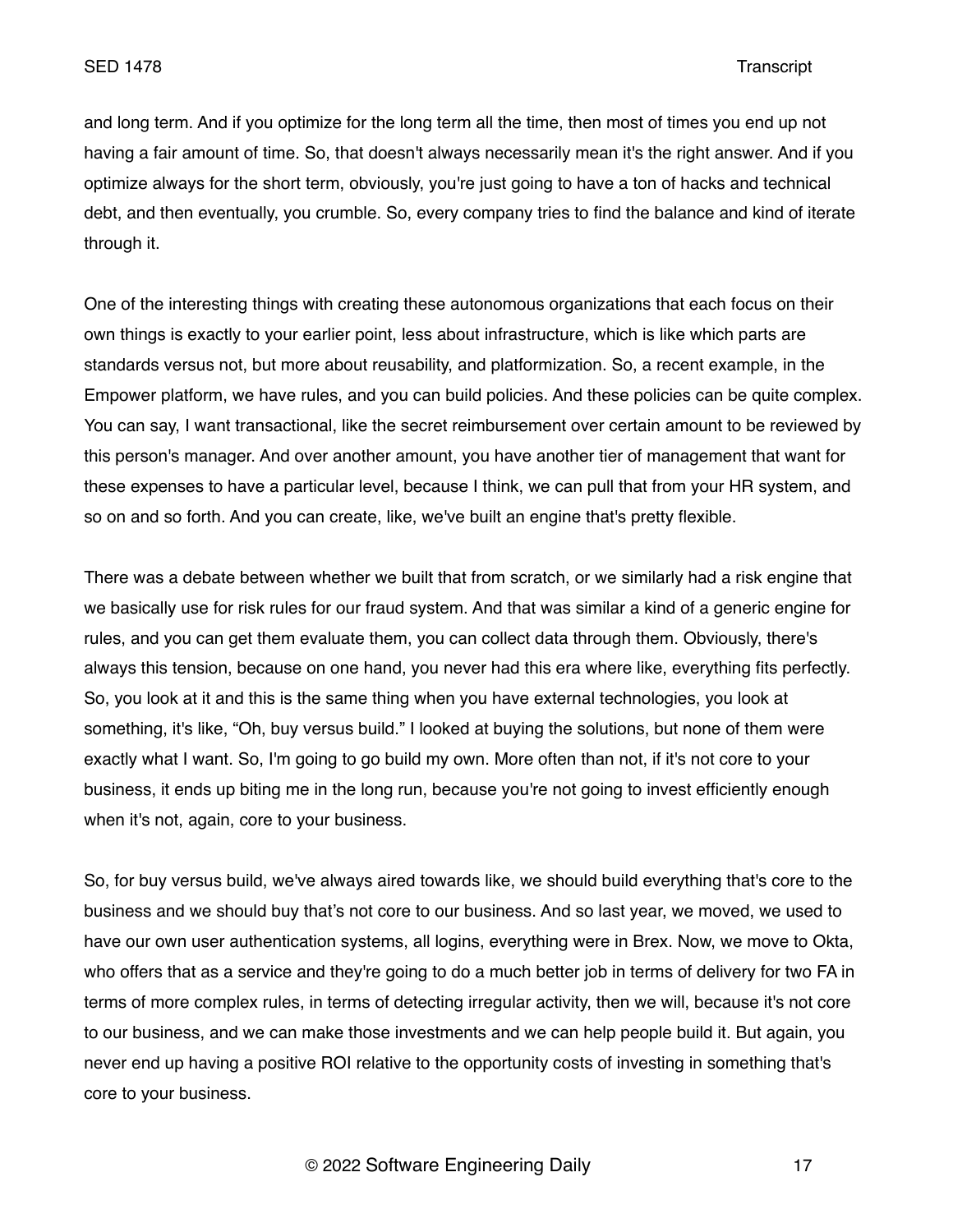SED 1478 Transcript

Internally, you end up having somewhat debates where the team that worked on Empower was looking at the policy engine that was built for fraud. And they're like, "Yeah, but it doesn't do the things that we want. So, we're going to build our own because we don't really need all those things." And that was a place where I ended up chiming in and literally looking through a code because everybody talks at a very high level of like pros and cons. So, actually going through the code to understand like some of the concerns, and then two, making sure that if we were to reuse it, that we have the right support to build whatever the gaps are. This is the advantage of internal versus external, is internally you to have more control over how you prioritize things.

But it was very interesting, because like, on one hand Empower team was like, "Well, if we want to hit all these deadlines, we only need a subset of this and it's easier for us to build rather than take the dependency and have those risks." And then the risk team was like, "Hey, we build this as a piece of platform and infrastructure that can be used more broadly, it just seems wrong for us to just do multiple of these across the company." No one was wrong. There are few pros and cons. But that's an example where like, I had to go in and not just consider because like you can make it on the theoretical basis, but actually go and literally look through all the code to understand kind of the state of the world and understand like what decision would you make as an engineer.

It's very hard, I think to do, because I don't write code on a daily basis. In fact, I rarely write code outside of hackathons. And so over time, you get more rusty on that, so you're not going to make necessarily the best technical decisions. But having the ability and having been short enough in terms of technology to be able to kind of dig into unnecessary and make these decisions, I think ends up being something that I really value in the CTO role. And when I look at other CTOs of other companies. The best ones tend to be the ones that have found a way to remain involved in technical decisions, versus purely the organizational aspects of the role and then you delegate everything technically.

The other thing to that is basically like how do you make sure that that trickles through your management layer, because there used to be a time back in the day when management was all about the organization and people side, but realistically, the best engineering managers are the ones who are still pretty technical, and they find the right balance such that they don't have to make the technical decisions for everything. They don't have to write code for everything. But they're able to support